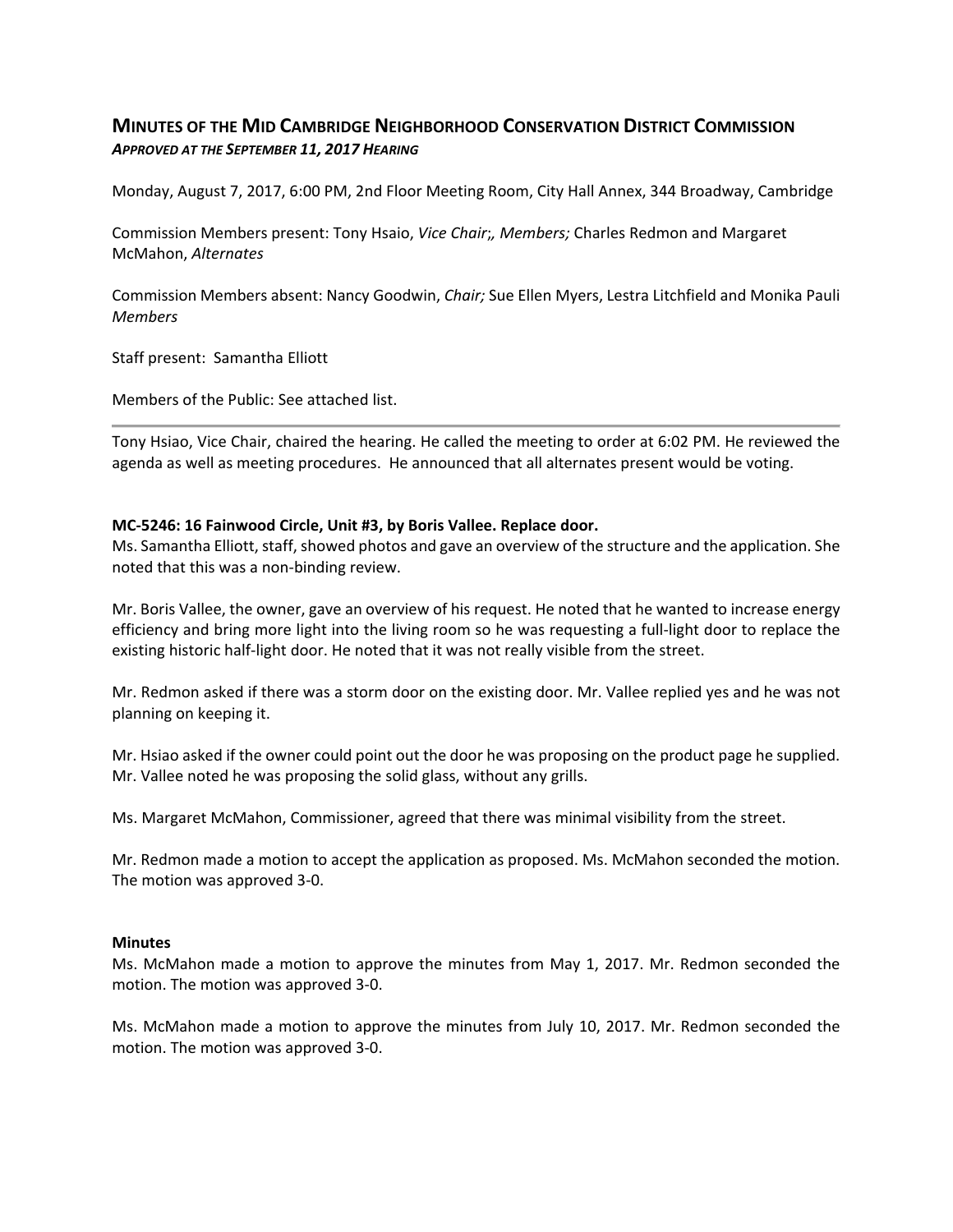Mr. Redmon made a motion to adjourn the meeting. Mr. Hsiao seconded the motion. The motion was approved 3‐0 and the hearing was adjourned at 6:08PM.

Respectfully submitted,

Samantha Elliott Preservation Administrator